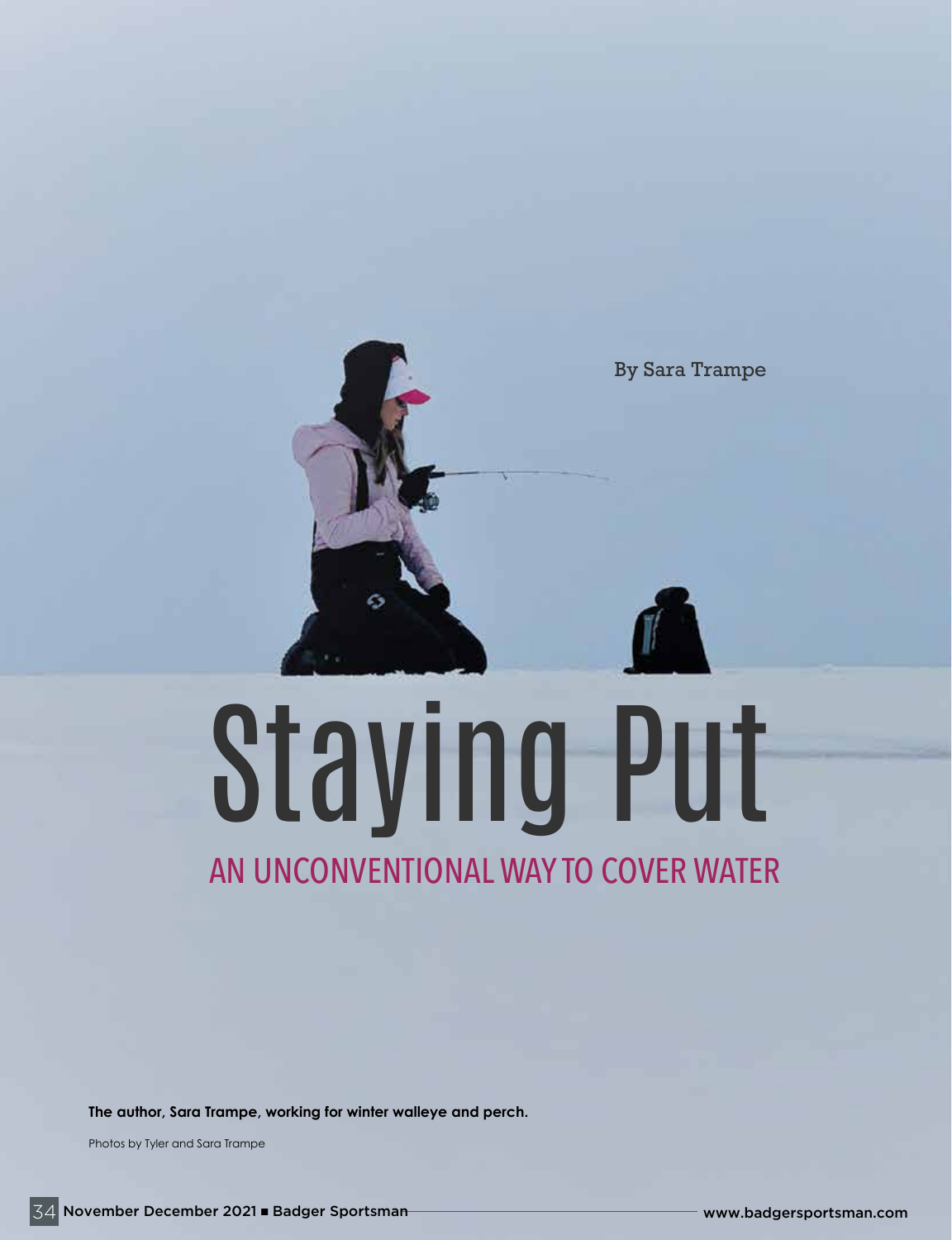### *In a world where you regularly hear how running and gunning on the ice is the secret to success, can you even consistently catch fish if you aren't constantly moving?*

The answer is yes, without a doubt. Staying put doesn't mean instant failure; it doesn't necessarily mean smaller fish or less fish; it just means a different approach.

December of 2020 had been warm, and even in early January, safe ice was still hard to come by in Wisconsin, so Tyler and I headed Westward.

We road tripped to the rolling hills area of Webster, South Dakota, with a few other guys to get on some walleye and perch action while it was still considered "early ice."

We were unfamiliar with the area and were basing our lake choices on reports, maps, and advice from locals. We planned on old-fashioned run and gun tactics searching for spots, but after two days of attempting to film an episode for Sportsman's Journal while constantly moving, with questionable ice for vehicle travel and a group of people with different ideas, we realized it wasn't happening. So, I opted to stay put.

I would stay in one area, get an episode filmed for Sportsman's

Journal's upcoming season (episode to air in December 2021) and alleviate some stress for the whole group. I had one day to get it done.

While grabbing breakfast sandwiches one morning, I chatted with a few local guys at the gas station and asked about any information they had on a hot jumbo perch bite. They pointed me to a lake with no launch that wasn't on the map. Challenge accepted. The whole group agreed to go to the same lake to help bring out my gear, and then they would head off to do their own thing.

#### Access and Location

The South Dakota terrain and access are different from here in Wisconsin, where it is mainly paved roads to boat ramps on natural lakes where, usually, there are parking lots at the access and just marked better in general.

In South Dakota, the norm is gravel roads, prairie potholes with limited, rugged access that is not marked, and generally no parking areas. This body of water had no ramp marked on the map, and I forgot to ask about it, so we had to drive the gravel roads surrounding the water, searching for a point of entry. Finally, we found a smaller dirt two-track that ended

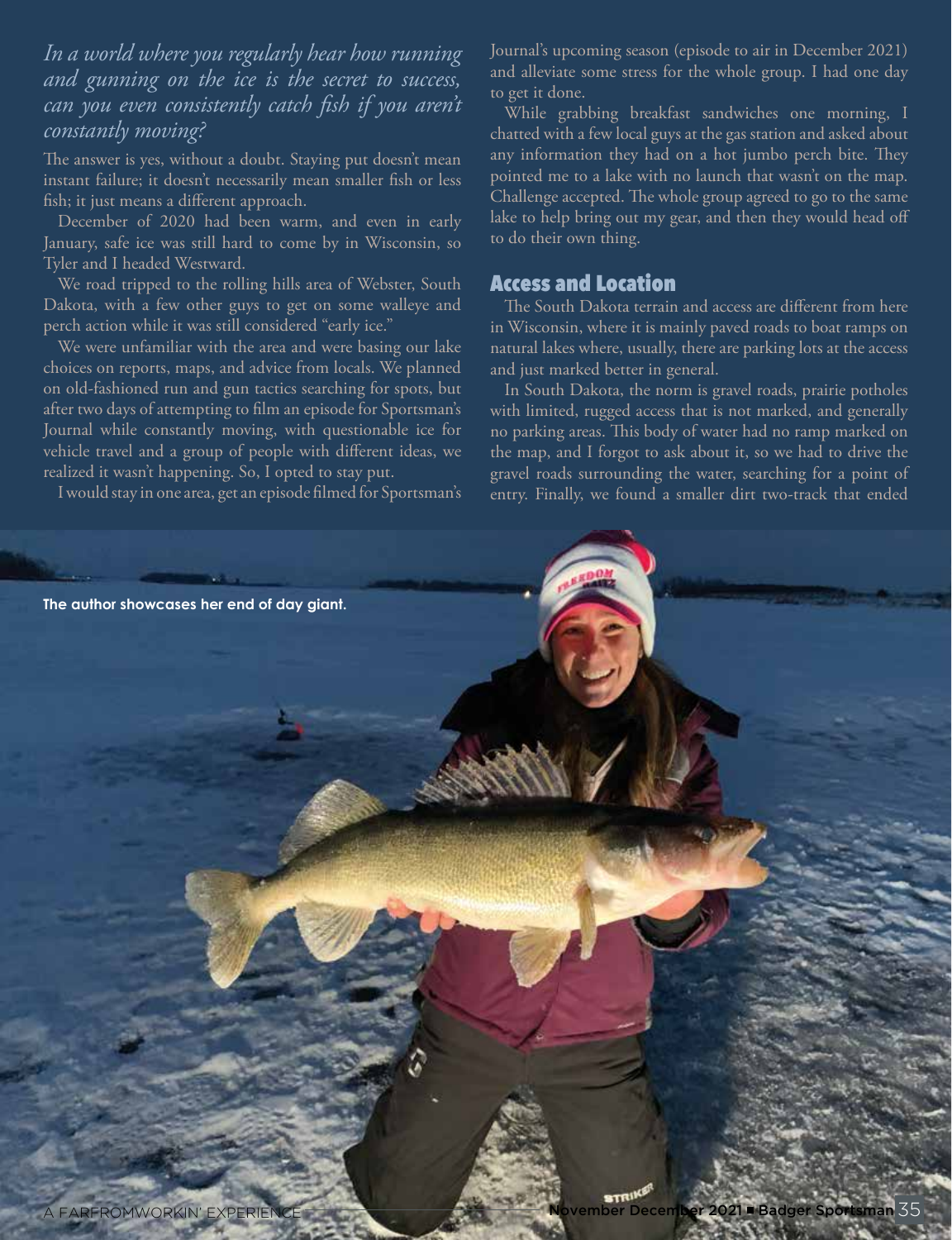in a barricade and road closed sign with ice on the other side. Step one accomplished – finding and accessing the body of water.

We pulled off the main gravel road and parked off to the side when a friendly farmer came and made sure we were parked far enough away from his driveway because he's been blocked in before. After finding we were sufficiently out of the way for the resident's liking, we unloaded the gear into the side by side, got all bundled up, and headed out.

Due to the ice situation, we checked ice thickness often by drilling holes on the way out and staying in existing tracks. Ice safety is always important, even when you are familiar with a body of water. Do not trust other tracks, or assume because another angler has been there that it's okay and always be aware of ice conditions in general.

When we pulled up to a place I thought would be a good spot to set up, I noticed there wasn't ice past this point on the map. So, I toggled to the satellite picture on my Navionics app – downloaded on my phone for a small fee – where I could see the area had been flooded and actually combined two potholes to create an even larger body of water.

As I switched back and forth, I realized an old road crossed right between the lakes, which was now flooded, meaning a shallow feeding flat. I changed my mind on location and had the guys drop me off with my gear on the old roadbed.

I mentioned it was January, but I got lucky on the weather. In an area known for freezing winter temps and blowing blizzards across the desolate landscape, the weather for the day was supposed to be fairly mild. I had dressed accordingly and was not using my shack; in fact, I didn't have it with me at all. Once I decided on that, I was committed; I would be outside all day.

#### Spot and Set up

Step two is finding fish and setting up. It may sound obvious, but if you aren't fishing where the fish are, you can't catch them. This is why so many anglers advocate for the move, move, move technique because you need to find fish. But sometimes, the fish will come to you.

Early ice is considered a prime time to be on the ice for several reasons: the fish haven't been targeted for a few months, they are still fairly active under the ice, putting on food storages for the long winter, and freely moving around on break lines and feeding in shallower water because the oxygen content in the water column is higher than midwinter. Oxygen content in the system plays a large role in fish activity and location.

Knowledge of this information all comes into play when deciding where to start and how to position yourself to set up. I could visually see the two endpoints of the road, so I drilled between them and off of the road line towards the main lake marked on the Navionics.

I knew I wanted to have holes on the deep side and on top of the flat, and possibly on any transition lines. I used our Micro Revolution Pro 5.0 AquaVu to determine bottom content and see if I could find any changes, but the point I was on appeared



to be one big mud flat; the only contour was the depth change from the old roadbed that dropped off into the deeper basin.

It's legal to have four lines in the water, each, in South Dakota, so I planned one jigging stick and three Finicky Foolers to cover a larger area by myself and to help locate fish.

The Finicky Fooler is an ingenious tool that allows anglers to cover more water and still fight the fish with a rod and reel combo. Depending on what species you are targeting, they have varying degrees of resistance to adjust to larger or smaller baits. You set the rod and reel into the Finicky Fooler, drop the bait down to your desired depth, and use the Fooler to suspend your bait with an open spool. When the fish hits, the flag is triggered, the spool stays open, and the fish does not feel tension. When you are ready, you pick up the rod, close the bail and fight the fish. (www.finickyfooler.com has some great tutorials, you can purchase products or use the store locator option to find a dealer near you.)

My game plan was that if one of my Fooler's consistently has more action than another, I will move the ones not getting hit.

I used the traditional Finicky Fooler tip-ups with a Kraemer Custom Rod medium action 36-inch Scrapper and a 1/8 or ¼-ounce Northland Fishing Tackle eyeball spoon tipped with a dorsal-hooked live minnow.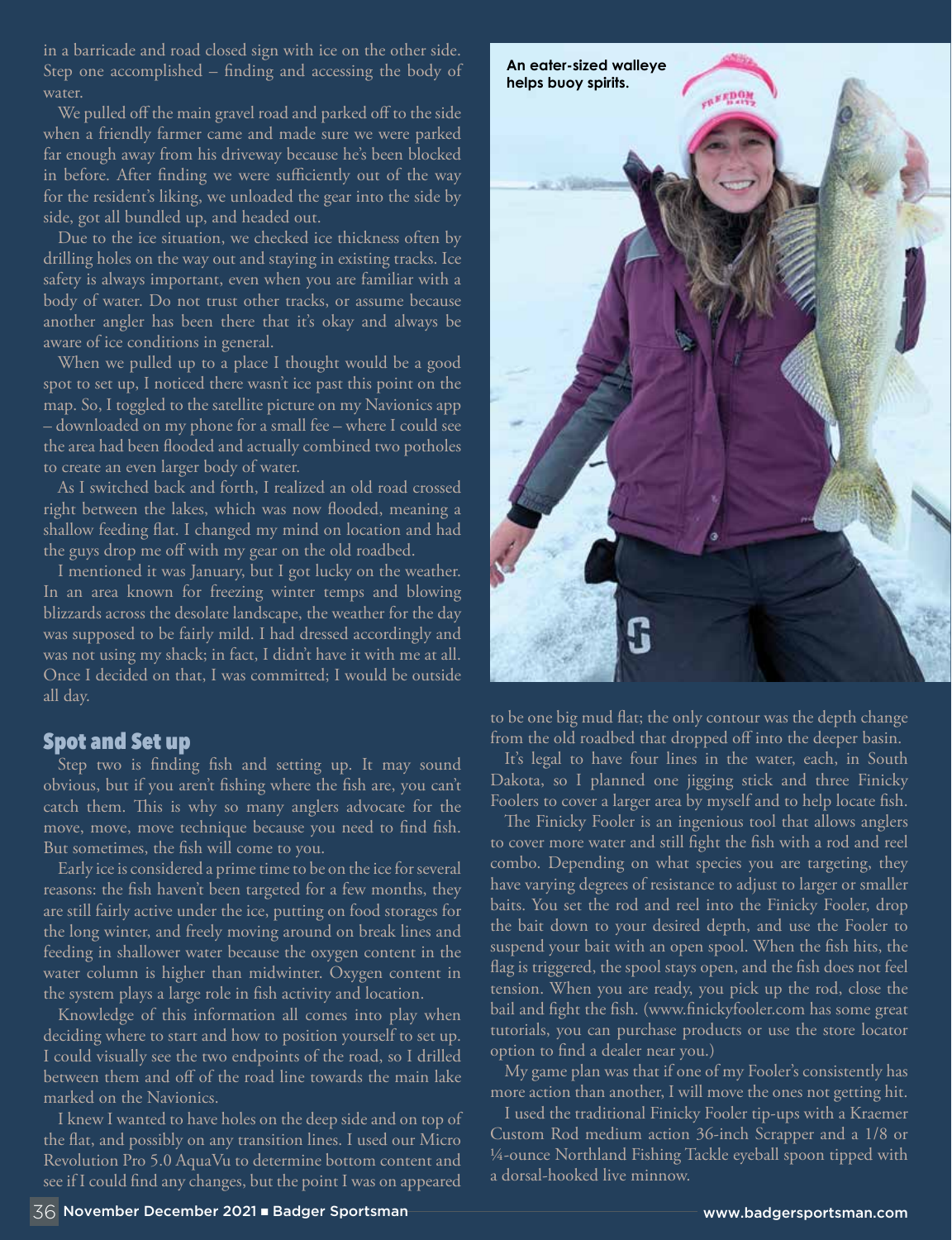I was hoping for consistency throughout the day on both walleye and perch and more action during the feeding window near dusk. I chose the eyeball spoon because it's heavy enough to control the minnow and stay in a tighter area, yet give flash to attract fish from further distances. Plus, it's life-like looking large prey fish eyeball tends not to spook fish when they are close. It also has a great hooking percentage. I used my Humminbird Helix ice unit to mark depth and placement for the spoons on the Foolers.

Once I had multiple holes drilled - did I mention I drilled a lot of holes? having investigated bottom content and depths, I decided exactly where to place my Foolers and where to jig.

I had to place the Foolers close enough for my camera to pick up my mic and, of course, within running distance when the flag pops. And since I didn't know how much action to expect, I set up two within 10 yards of my jigging hole and one only just a bit further out into the basin.

#### Fooling Fish

Step three is to actually catch some fish. It didn't take long for my first flag to pop, but the first few times were wind trips with no fish. I adjusted the tension on my Fooler, and the next time a flag flew, I found weight on the end of my line. Fish on!

The first fish was a small walleye, but I was so proud of myself for locating and landing a fish that my confidence grew. The next several flags were also smaller walleye, but with each flag, my smile got a bit wider; I didn't even care that I was supposed to be targeting perch.

After a few flags and a little bit brighter skies, the action slowed, and I was able to give my jigging rod some attention.

I chose a Northland Fishing Tackle tungsten punch jig, size 3/32-ounce, tipped with a Freedom Baitz two-inch white Bonita minnow. The Bonita minnow is a two-inch split tail minnow imitation soft plastic designed specifically for panfish.

Most jumbos are loners, roaming through the mudflats and sticking to the bottom, searching out hatching insect larvae or easy prey. How I work my rod on the Bonita minnow can make it look like a feeding minnow or a dying one, which becomes an irresistible easy meal for hungry predators. After landing a few smaller walleye, I almost gave up on my perch agenda and figured I was in for a walleye show, but after



**The Finicky Fooler set up is a simple way for anglers to fish multiple rod and reel combos.**

marking a fish and thinking I had another small walleye on, I was shockingly surprised when I saw the perch head shoot up through the hole. It's always nice when the plan comes full circle, and I could now say I accomplished catching what I sought out to do.

I felt a wind shift, and a small front rolled into the area, and as soon as the cloud cover hit, more flag flying action ensued. I landed a few nice 17-inch eater-size walleye along with a handful of jumbo perch that I could add to our group's fish fry, feeling even more proud of myself for bringing home food along with an episode. Oh, what a hero I would be!

I had enough fish for my episode and utilized both the Foolers with live bait and an artificial for jigging for a great combination of techniques. With the wind picking up and the temperature dropping, I probably would have been done, but my guys weren't back yet, so I could sit and wait or keep fishing. I kept fishing.

As the sun was setting, I was marking fish but didn't have anything committing to my jigging rod when the flag behind me popped. As I knelt down next to the Fooler, I saw line coming off the spool, and I knew right away that there was a fish on the other end.

When I picked up the rod and clicked in the bail, I could immediately feel the weight difference in what I had been catching. I knew there were northern in the lake, and I had been easily tricked before thinking I had on a big walleye only to find a mediocre northern, but my heart was pumping nonetheless.

The fish went on multiple runs, and I could feel some powerful headshakes. I couldn't catch a glimpse due to the dark low light conditions and snow on top of the ice until the large undeniable head of a huge walleye hit the hole. You know the fish is huge when her gills flare in the eight-inch hole, and she barely fits. I grabbed the fish's face and hauled her out of the water in disbelief. What a giant!

I truly couldn't believe what I was seeing. I couldn't keep a thought in my head other than "wow" and get the fish back quickly. I snapped a picture and grabbed a quick measurement of the 28-inch brute, and breathed a huge sigh of relief as I watched the tail of the giant flip goodbye and knew my episode was complete.

#### Patience Payoff

I started out the day in quiet deliberation, trying to convince myself I could accomplish filming a solo episode. I found reprieve on the first flag, followed by disappointment with a wind trip. I felt more relaxed after the first small walleye and celebrated a quiet victory when I started pulling up jumbo perch. But when that master angler walleye came through the hole, I was able to silence that small voice in my head that kept saying, "you need to keep moving."

Putting in the time to plan out your spot, have the correct tools to help you, and a little bit of patience - or no choice because your ride isn't there – can be an effective way to catch fish on the ice.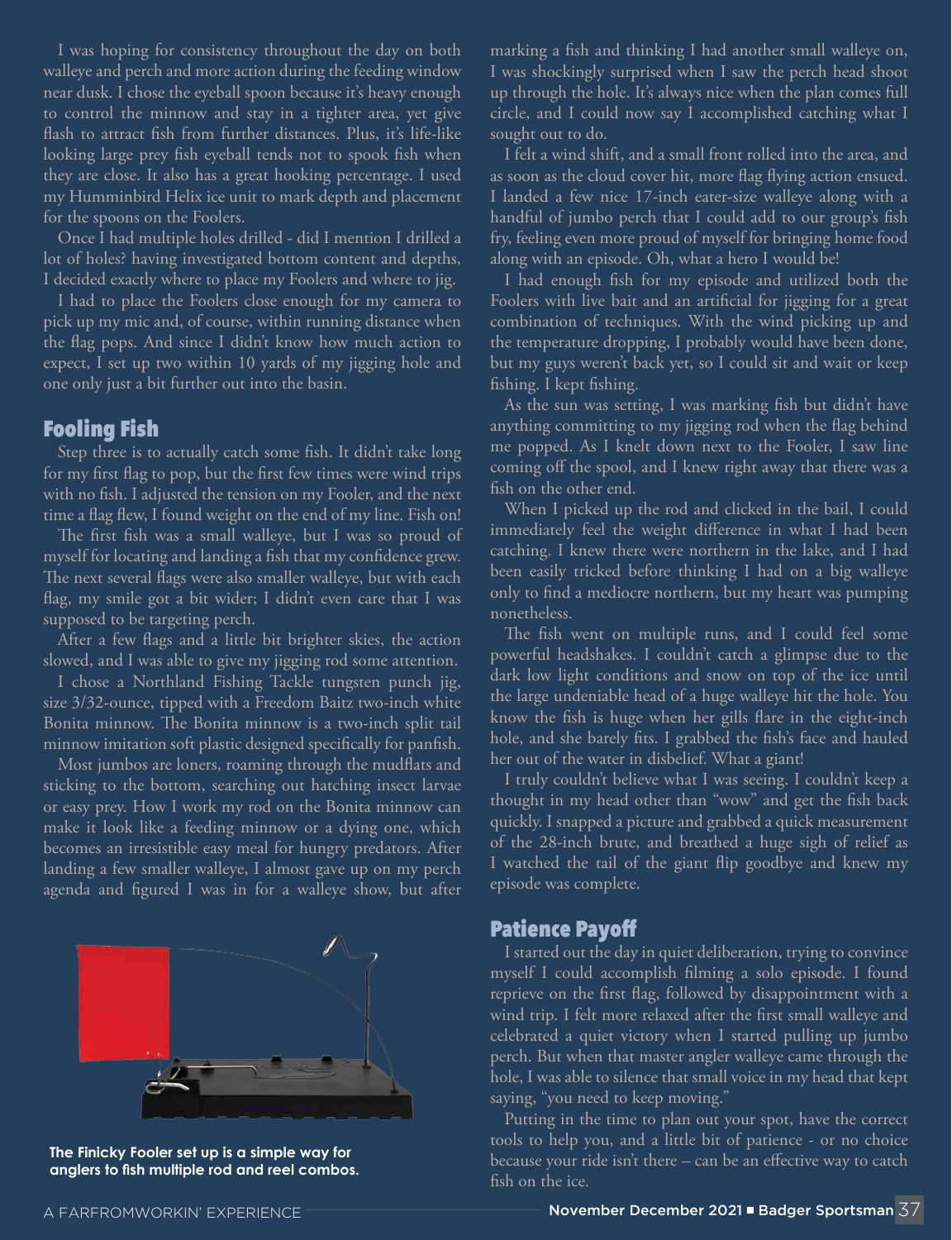The Finicky Fooler's are super easy to use, convenient to pack and travel with, and an effective way to cover water without repositioning and put fish topside. And they proved their versatility on mixed action and big fish.

As the storm fully moved in, I was almost packed up when I heard the rumble of the motor and saw the headlights of my ride step four, celebrate the victory and brag about my day.  $\blacksquare$ 

*Sara Trampe is an avid outdoor enthusiast and co-host of Sportsman's Journal television series. She has always loved outdoor life, but when she met her husband, Tyler, she really developed a passion for fishing and hunting. Together they have been all over the Midwest and NW Ontario, targeting various species, honing their skills, and dedicating their life to the outdoors. Their adventures are chronicled on Sportsman's Journal – which airs Saturday mornings on Fox Sports North at 11:30.*

> **South Dakota can offer great jumbo perch fishing through the ice.**